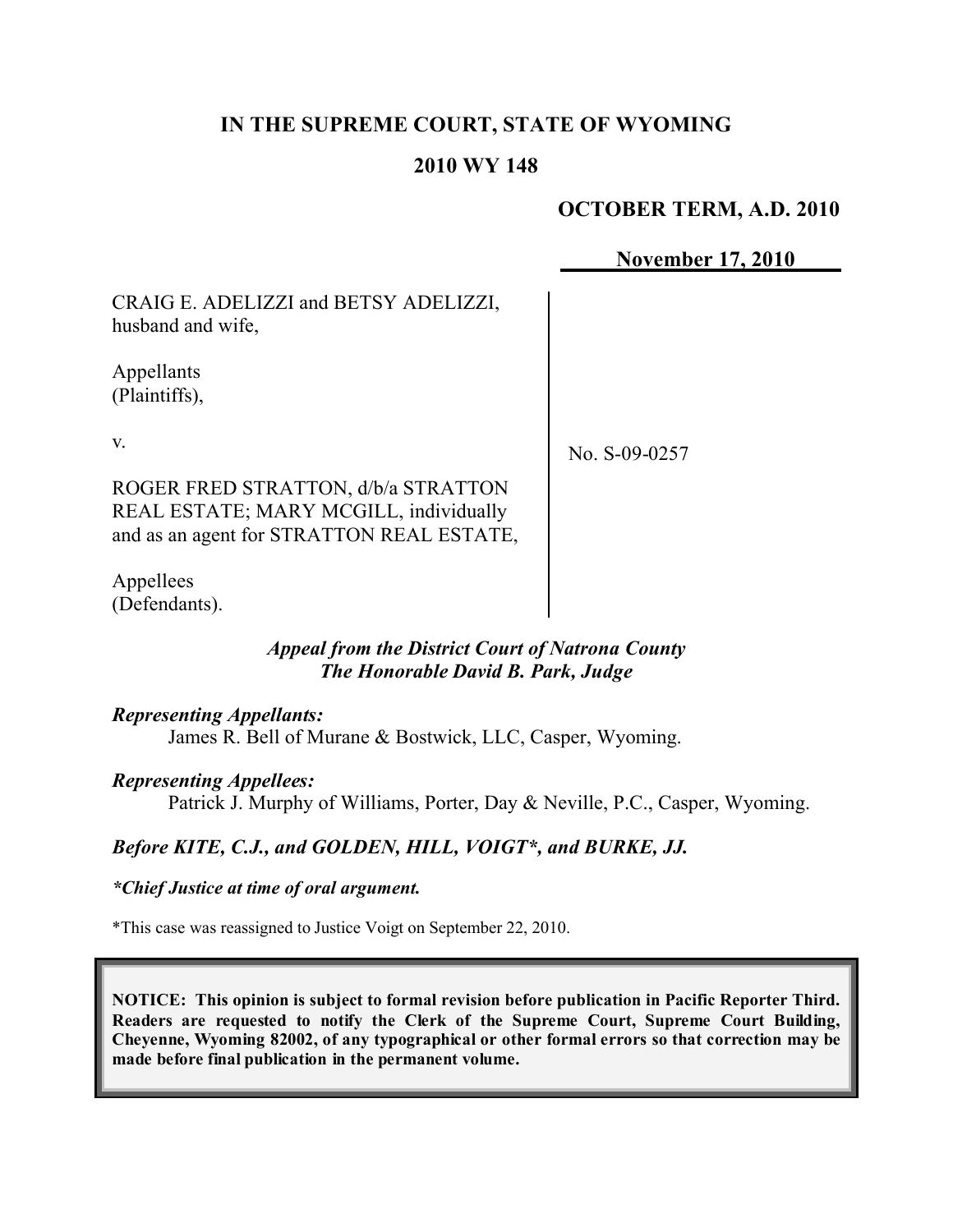## **VOIGT, Justice.**

[¶1] This is an appeal from a summary judgment granted by the district court in favor of a real estate agent and broker who were sued by former clients for professional negligence. We affirm because there are no genuine issues of material fact, and the appellees are entitled to judgment as a matter of law.

#### **ISSUES**

[¶2] 1. When did the limitation period for professional negligence begin to run under Wyo. Stat. Ann. § 1-3-107 (LexisNexis 2009)?

2. Did the district court correctly conclude that neither exception to the commencement of the limitation period found in Wyo. Stat. Ann.  $\S$  1-3-107(a)(i) is applicable given the undisputed facts of this case?

## **FACTS**

[¶3] On April 8, 2006, the appellants (the Adelizzis) hired the appellees (McGill and Stratton) to act as their agent and broker in the purchase of a house from Victoria Lockard (Lockard). McGill had shown the house to the Adelizzis several times in the preceding months. Lockard and the Adelizzis closed the purchase-and-sale on June 1, 2006, and the Adelizzis moved into the house.

[¶4] Prior to this transaction, the house had suffered at least three basement flooding incidents: a sprinkler line break on October 15, 2001, a snow melt on March 22, 2003, and a rain storm on August 4-5, 2005. In mid-June 2006, the Adelizzis called McGill to tell her water was coming up in a basement floor drain. After contacting Lockard, McGill returned the Adelizzis' call and told them to contact Huber Plumbing and Heating, which they did, and the problem was fixed.

[¶5] On April 1-2, 2007, the Adelizzis experienced a "big flood" in their basement. A company named SERVPRO cleaned up the basement and during the clean-up, one of the company's servicemen told the Adelizzis that the house was frequently flooded. After obtaining engineering and contracting estimates for remediation purposes, the Adelizzis contacted an attorney. On May 8, 2007, the attorney sent a letter to Lockard and to Raylene Rowe (Rowe), Lockard's real estate agent in the sale of the house, alleging failure to disclose the water problems and asking Lockard and Rowe to take the necessary steps to fix the problem rather than face a lawsuit.

[¶6] On August 1, 2007, water seeped through the house's foundation into the basement. On August 18, 2007, water came through the window wells into the basement.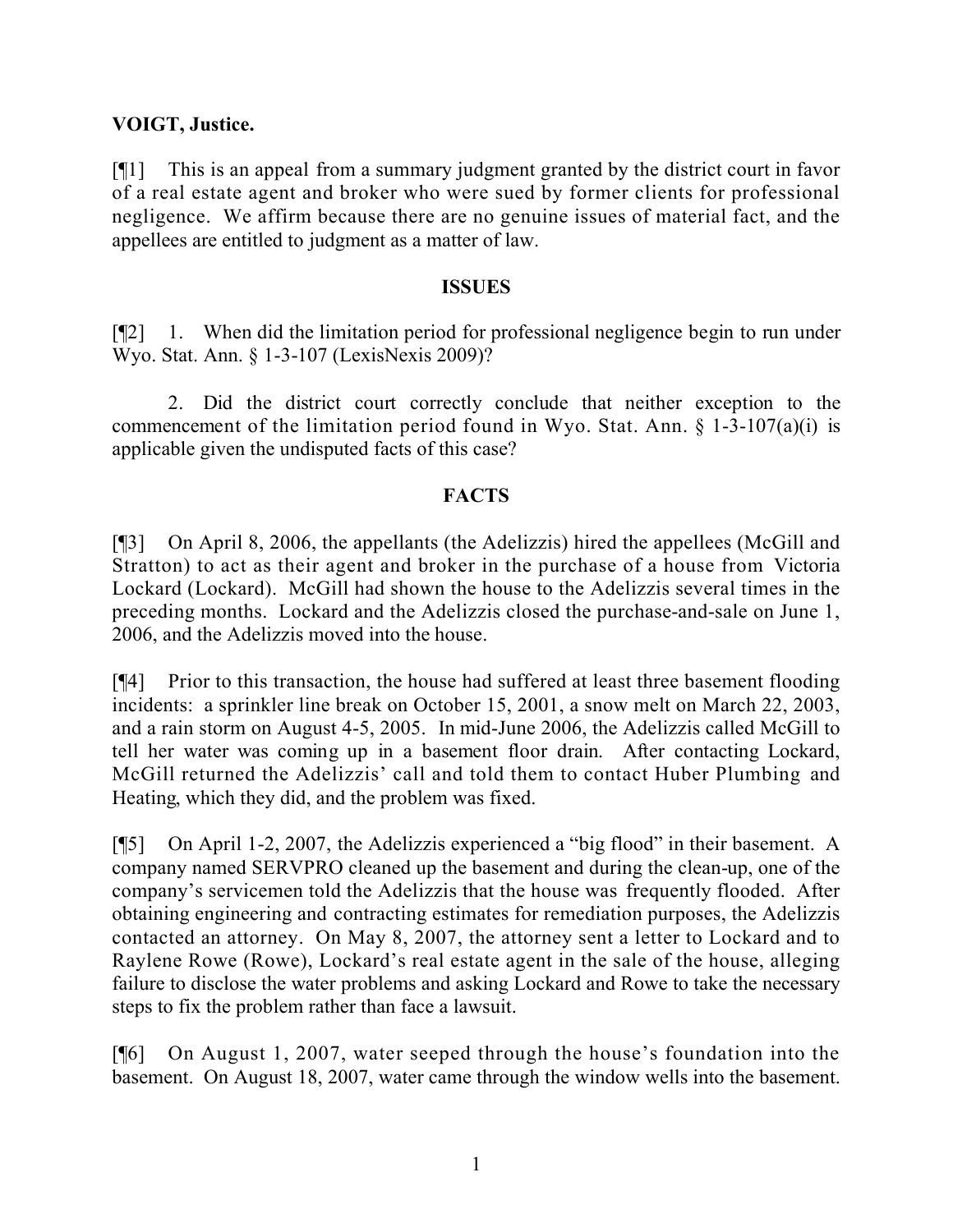Contractors then spent about two months performing engineer-designed remediation on the house, for which the Adelizzis paid  $$25,260.52$ <sup>1</sup>

[¶7] On September 24, 2007, the Adelizzis filed a complaint against Lockard, Rowe, and Rowe's agency, Home Access Realty, LLC (Home Access). Discovery and other pre-trial matters took place over the next 14 months, with no party deposing or contacting McGill. Finally, on November 7, 2008, Home Access's attorney listed McGill as a witness and supplied her affidavit setting forth her anticipated testimony. The Adelizzis were then allowed to amend their complaint, adding McGill and Stratton as defendants, with the gravamen of the amendment being the accusation that McGill negligently and intentionally failed to disclose to the Adelizzis the flooding that had occurred in August 2005. The Amended Complaint was filed on January 12, 2009.

[¶8] McGill and Stratton moved for summary judgment on the ground that the Adelizzis' lawsuit was barred by the applicable statute of limitations for professional negligence, that being Wyo. Stat. Ann. § 1-3-107(a). Specifically, McGill and Stratton stated the controlling issue as being whether the two-year period of limitations began to run on June 1, 2006, which was the last date of any possible act, error or omission by McGill, or on April 2, 2007, when the Adelizzis suffered flooding and learned of the 2003 and 2005 flood incidents. The district court granted the motion for summary judgment on the ground that the period of limitations began to run on June 1, 2006, and had expired on June 1, 2008, meaning that the Adelizzis' assertion of a cause of action against McGill and Stratton was untimely.

# **PROFESSIONAL NEGLIGENCE STATUTE OF LIMITATIONS**

[ $[$ 9] Wyo. Stat. Ann.  $\frac{1}{2}$  1-3-107(a) provides as follows:

(a) A cause of action arising from an act, error or omission in the rendering of licensed or certified professional or health care services shall be brought within the greater of the following times:

> (i) Within two (2) years of the date of the alleged act, error or omission, except that a cause of action may be instituted not more than two (2) years after discovery of the alleged act, error or omission, if the claimant can establish that the alleged act, error or omission was:

 <sup>1</sup> The Adelizzis approximated their total damages at \$50,331.93.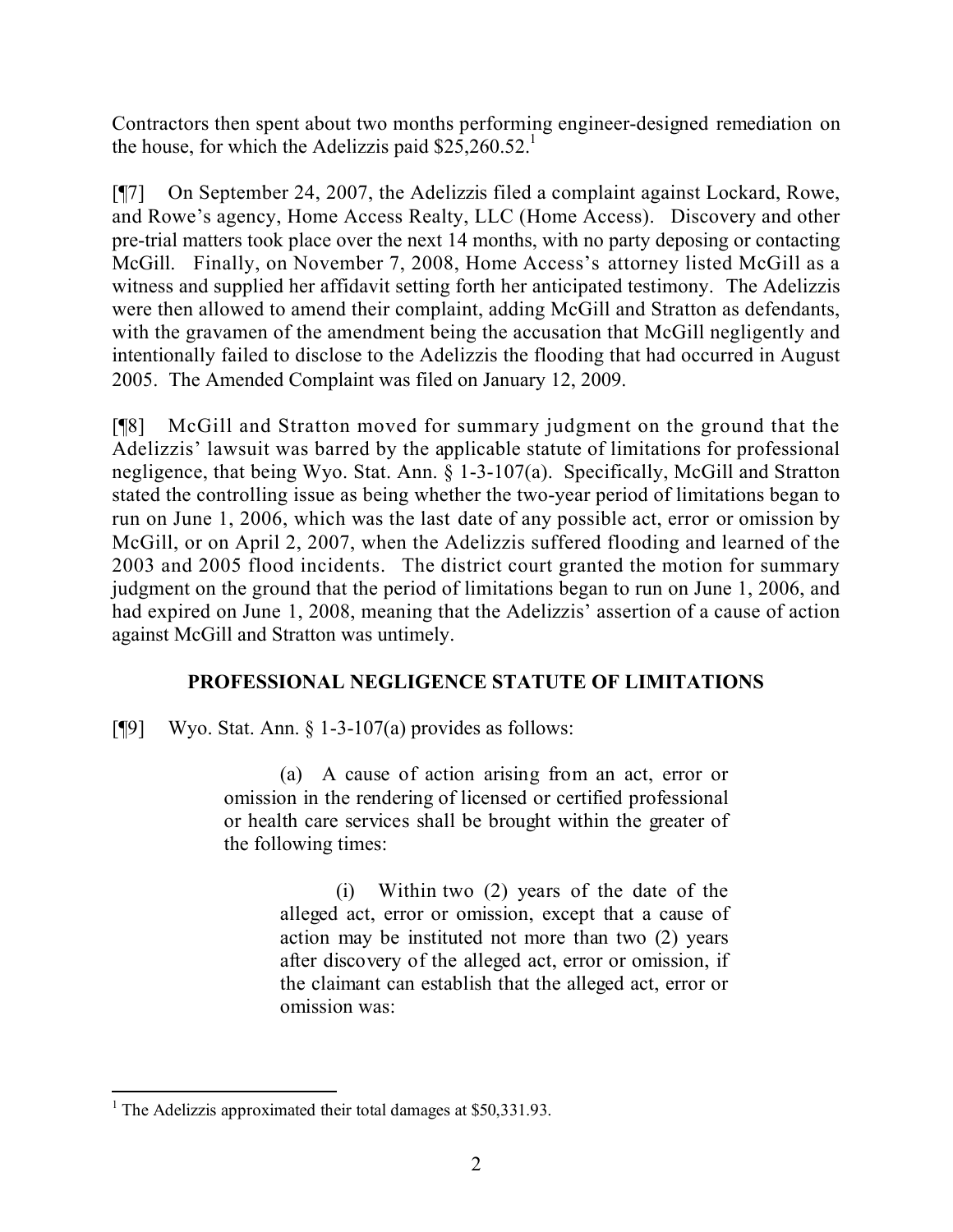(A) Not reasonably discoverable within a two (2) year period; or

(B) The claimant failed to discover the alleged act, error or omission within the two (2) year period despite the exercise of due diligence.

## **STANDARD OF REVIEW**

[¶10] We have often described and applied the following standard for reviewing summary judgment decisions:

Our standard of review for summary judgment states:

On appeal, this Court evaluates the propriety of a district court's summary judgment ruling by examining the same materials and following the same standards as the district court. We examine the record de novo in the light most favorable to the party opposing the motion, giving that party the benefit of all favorable inferences which may be fairly drawn from the record. If upon review of the record, doubt exists about the presence of genuine issues of material fact, we resolve that doubt against the party seeking summary judgment. We review questions of law de novo without giving any deference to the district court's determinations. If we can uphold summary judgment on any proper legal basis appearing in the record, we will.

*Wagner v. Reuter*, 2009 WY 75, ¶ 11, 208 P.3d 1317, 1321- 22 (Wyo. 2009) (internal citations omitted). *See also Cheek v. Jackson Wax Museum, Inc.*, 2009 WY 151, ¶ 12, 220 P.3d 1288, 1290 (Wyo. 2009).

*Heimer v. Antelope Valley Improvement & Serv. Dist.*, 2010 WY 29, ¶ 14, 226 P.3d 860, 863 (Wyo. 2010). The question of when a statute of limitations began to run is a question of law if the material facts are not in dispute. *Ballinger v. Thompson*, 2005 WY 101, ¶ 24, 118 P.3d 429, 437 (Wyo. 2005); *Murphy v. Housel & Housel*, 955 P.2d 880, 883 (Wyo. 1998); *Hiltz v. Robert W. Horn, P.C.*, 910 P.2d 566, 569 (Wyo. 1996); *Bredthauer v. Christian, Spring, Seilbach & Assocs.*, 824 P.2d 560, 562 (Wyo. 1992); *see also Lucky*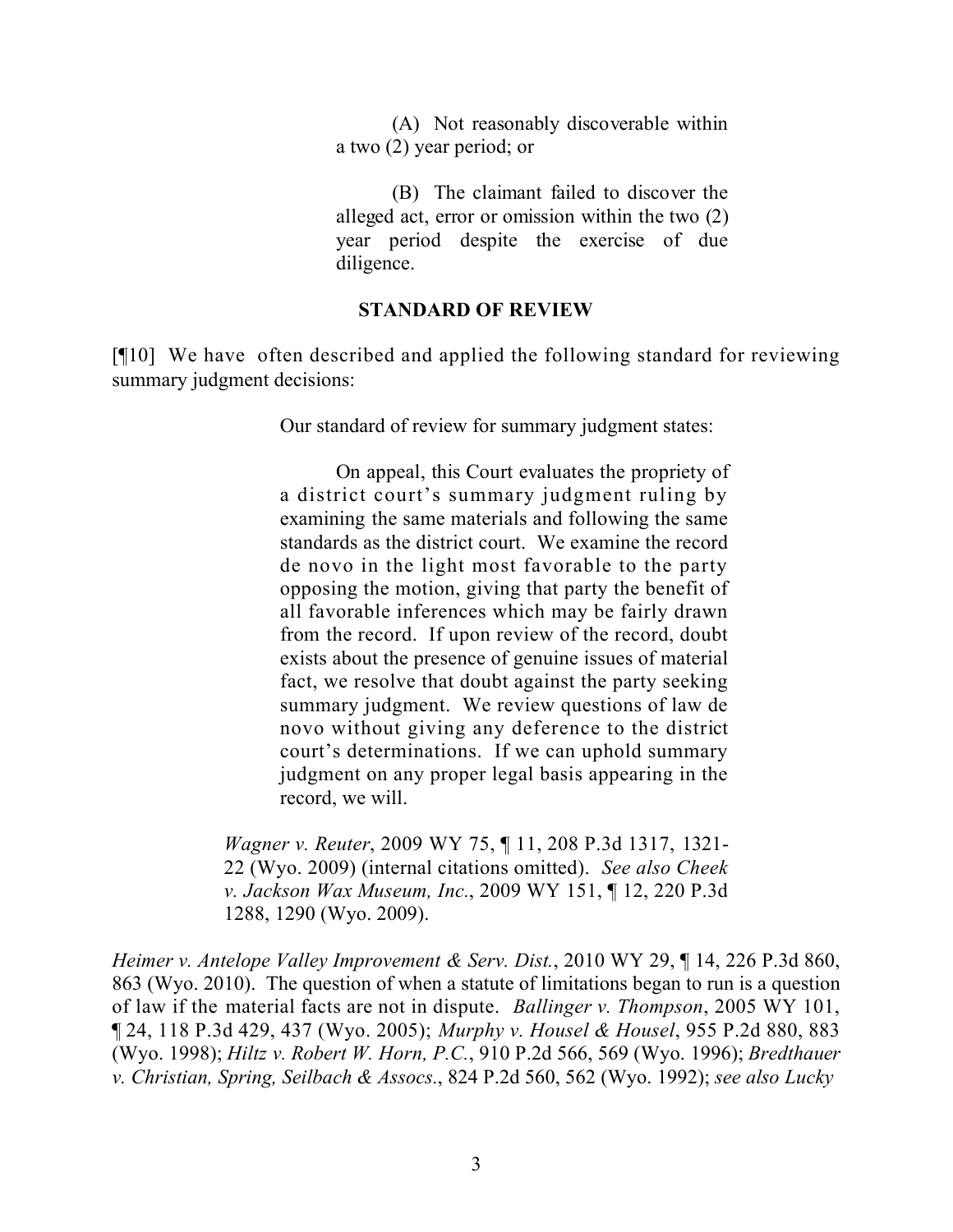*Gate Ranch, L.L.C. v. Baker & Assocs., Inc.*, 2009 WY 69, 208 P.3d 57 (Wyo. 2009) (affirmance of summary judgment based upon date of act, error or omission under Wyo. Stat. Ann. § 1-3-107).

#### **DISCUSSION**

## *When did the limitation period for professional negligence begin to run under Wyo. Stat. Ann. § 1-3-107 (LexisNexis 2009)?*

[¶11] We have stated and re-stated our rules of statutory construction many times, and there is no reason to do so in detail once again. For the purposes of this discussion, we will mention briefly a few central principles: first, statutory construction is a matter of law; second, we are seeking legislative intent; third, we construe a statute only if it is ambiguous, with the question of ambiguity being a question of law; and fourth, a "statute is unambiguous if its wording is such that reasonable persons are able to agree as to its meaning with consistency and predictability." *Taylor v. State ex rel. Wyo. Workers' Safety & Comp. Div.*, 2003 WY 83, ¶ 10, 72 P.3d 799, 802 (Wyo. 2003) (quoting *Allied-Signal, Inc. v. Wyo. State Bd. of Equalization*, 813 P.2d 214, 220 (Wyo. 1991)); *see also In re Interest of MN*, 2007 WY 189, ¶ 4, 171 P.3d 1077, 1080 (Wyo. 2007). In addition, "[a] basic tenet of statutory construction is that omission of words from a statute is considered to be an intentional act by the legislature, and this court will not read words into a statute when the legislature has chosen not to include them." *Merrill v. Jansma*, 2004 WY 26, ¶ 29, 86 P.3d 270, 285 (Wyo. 2004); *see also Kennedy Oil v. Dep't of Revenue*, 2008 WY 154, ¶ 14, 205 P.3d 999, 1004 (Wyo. 2008); and *Mathewson v. City of Cheyenne*, 2003 WY 10, ¶ 9, 61 P.3d 1229, 1232-33 (Wyo. 2003). Finally, a closely related principle is that "[w]hen the legislature specifically uses a word in one place, we will not interpret that word into other places where it was not used." *Owest Corp. v. Public Serv. Comm'n of Wyo.*, 2007 WY 97, ¶ 25, 161 P.3d 495, 501 (Wyo. 2007) (citing *In re Adoption of Voss*, 550 P.2d 481, 485 (Wyo. 1976)). Stated otherwise, "[w]e presume that the legislature acts intentionally when it uses particular language in one statute, but not in another." *Rodriguez v. Casey*, 2002 WY 111, ¶ 10, 50 P.3d 323, 327 (Wyo. 2002).

[¶12] Applying these principles in *Lucky Gate Ranch*, 2009 WY 69, ¶ 19, 208 P.3d at 65, we stated that "[i]t appears from a plain reading of Wyo. Stat. Ann. § 1-3-107 that the time for filing suit is governed by the date when the 'act, error or omission' occurs, rather than the date when the cause of action accrues."<sup>2</sup> In the instant case, the district court relied upon this statement in granting summary judgment to McGill and Stratton. The district court was correct and will be affirmed in that regard.

<sup>&</sup>lt;sup>2</sup> "A cause of action accrues for statute of limitation purposes when all elements of the cause of action are present, including damages." *Lucky Gate Ranch*, 2009 WY 69, ¶ 20, 208 P.3d at 65.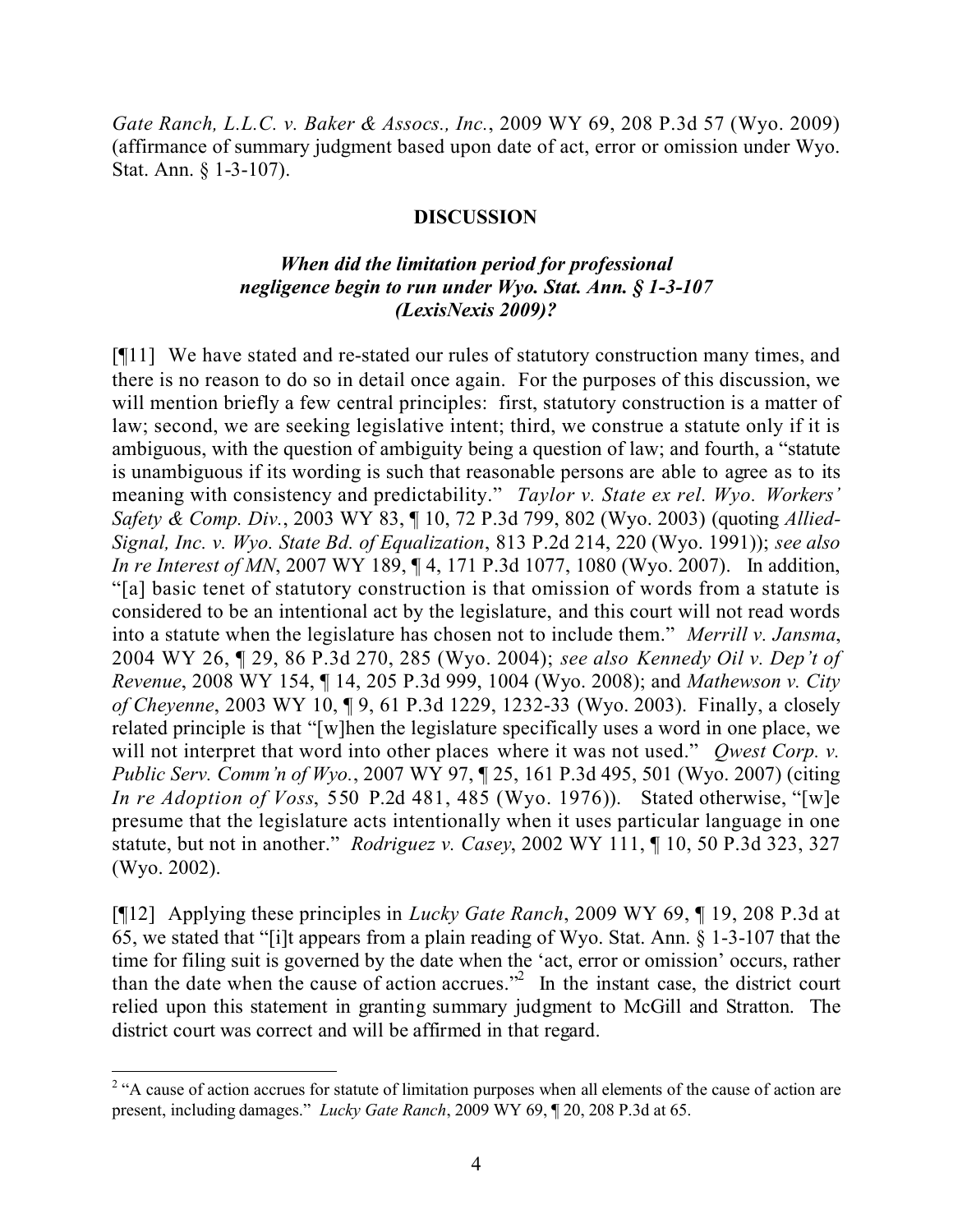[¶13] It is true that in *Lucky Gate Ranch* we made the above statement, but then went on to leave the specific issue now before the Court open because the resolution of that case was the same whether the period of limitations began to run on the date of the act, error or omission, or on the date that the cause of action accrued. 2009 WY 69, ¶ 19, 208 P.3d at 65. Application of the above-recited rules of statutory construction lead us now, however, to the ineluctable conclusion that the analysis in *Lucky Gate Ranch* was correct. Wyo. Stat. Ann. § 1-3-107 is unambiguous. Further, the concept of "when the cause of action accrues," which defines every other period of limitation found in Wyo. Stat. Ann. § 1-3-102 through 1-3-116 (LexisNexis 2009), is not present in Wyo. Stat. Ann. § 1-3- 107. Under no theory of statutory construction are we free to interpret the words "within two years of the date of the alleged act, error or omission" to mean "within two years of the date when the cause of action accrues." There could be no clearer example of the legislature using one set of words in some statutes and another set of words in the statute at issue. The statute of limitations began to run in this case on June 1, 2006, the last day that McGill performed professional services for the Adelizzis under their agreement.

## *Did the district court correctly conclude that neither exception to the commencement of the limitation period found in Wyo. Stat. Ann. § 1-3-107(a)(i) is applicable given the undisputed facts of this case?*

[¶14] The period of limitations found in Wyo. Stat. Ann. § 1-3-107 does not begin to run on the date of the alleged act, error or omission if the plaintiff can establish either that the alleged act, error or omission was not reasonably discoverable within the statutory twoyear period or that the plaintiff failed to discover the alleged act, error or omission within the statutory two-year period, despite the exercise of due diligence. In the instant case, the district court made the dual finding that the alleged act, error or omission of McGill was reasonably discoverable during the two-year period, and that the Adelizzis did not discover the alleged act, error or omission because they did not exercise due diligence. That dual finding is supported by the undisputed facts.

[¶15] The sale closed on June 1, 2006. Less than a month later, the Adelizzis suffered the first of four flooding incidents that occurred during the two-year statutory period. The other incidents happened on April 1-2, 2007, August 1, 2007, and August 18, 2007. By May 8, 2007, the Adelizzis' attorney was demanding compensation for remediation from Lockard and Rowe. Suit was filed on September 24, 2007. Perhaps most significantly, the Adelizzis learned during the April 1-2, 2007 incident that the house was considered by the service company to be a "frequently flooded house." Despite all this, the Adelizzis made no effort even to contact McGill until they moved to amend their complaint to add her as a defendant on November 24, 2008, more than five months after expiration of the statutory period of limitations.